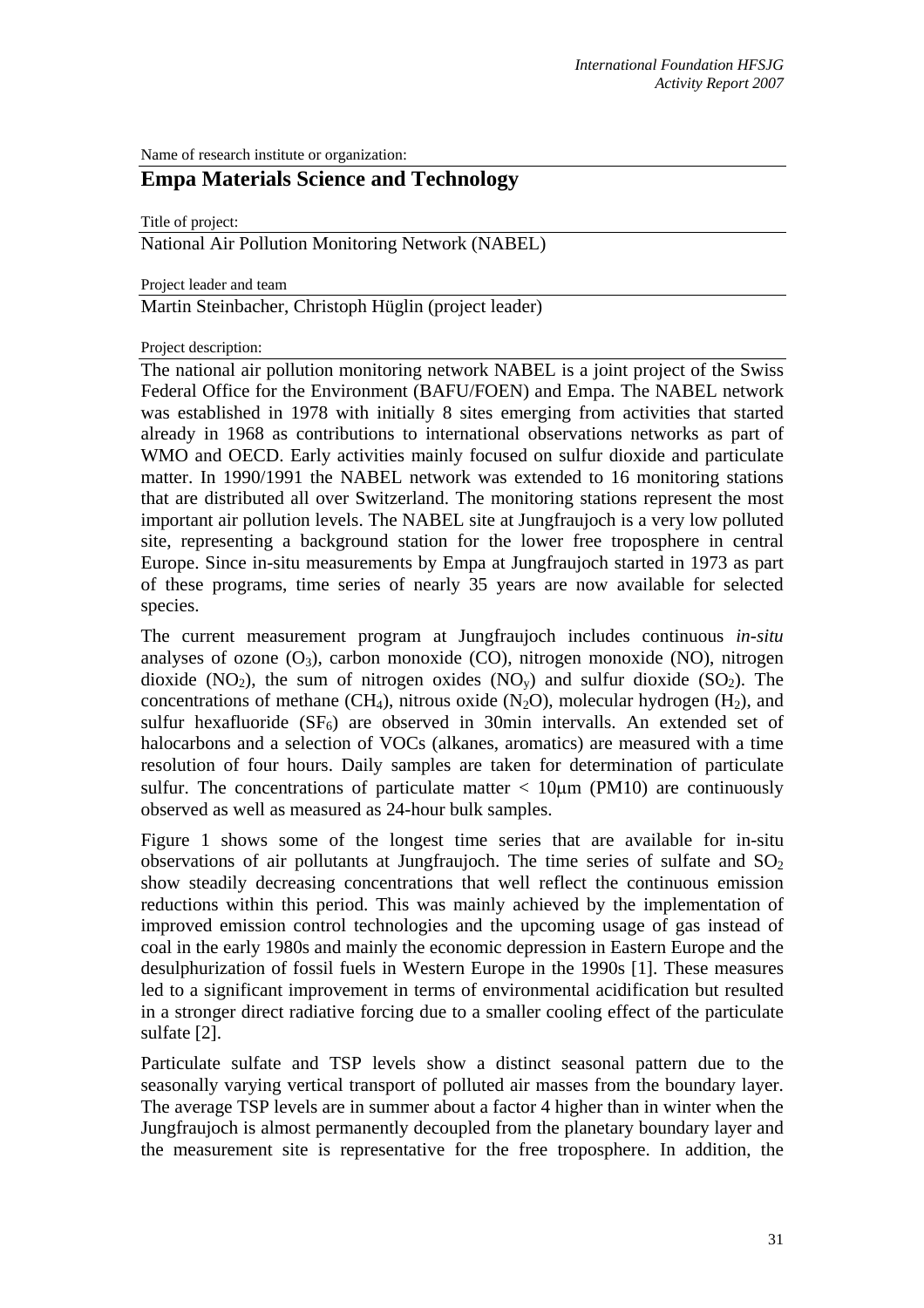

*Figure 1: Monthly means of particulate sulfate, sulfur dioxide and total suspended particles (TSP) at Jungfraujoch.*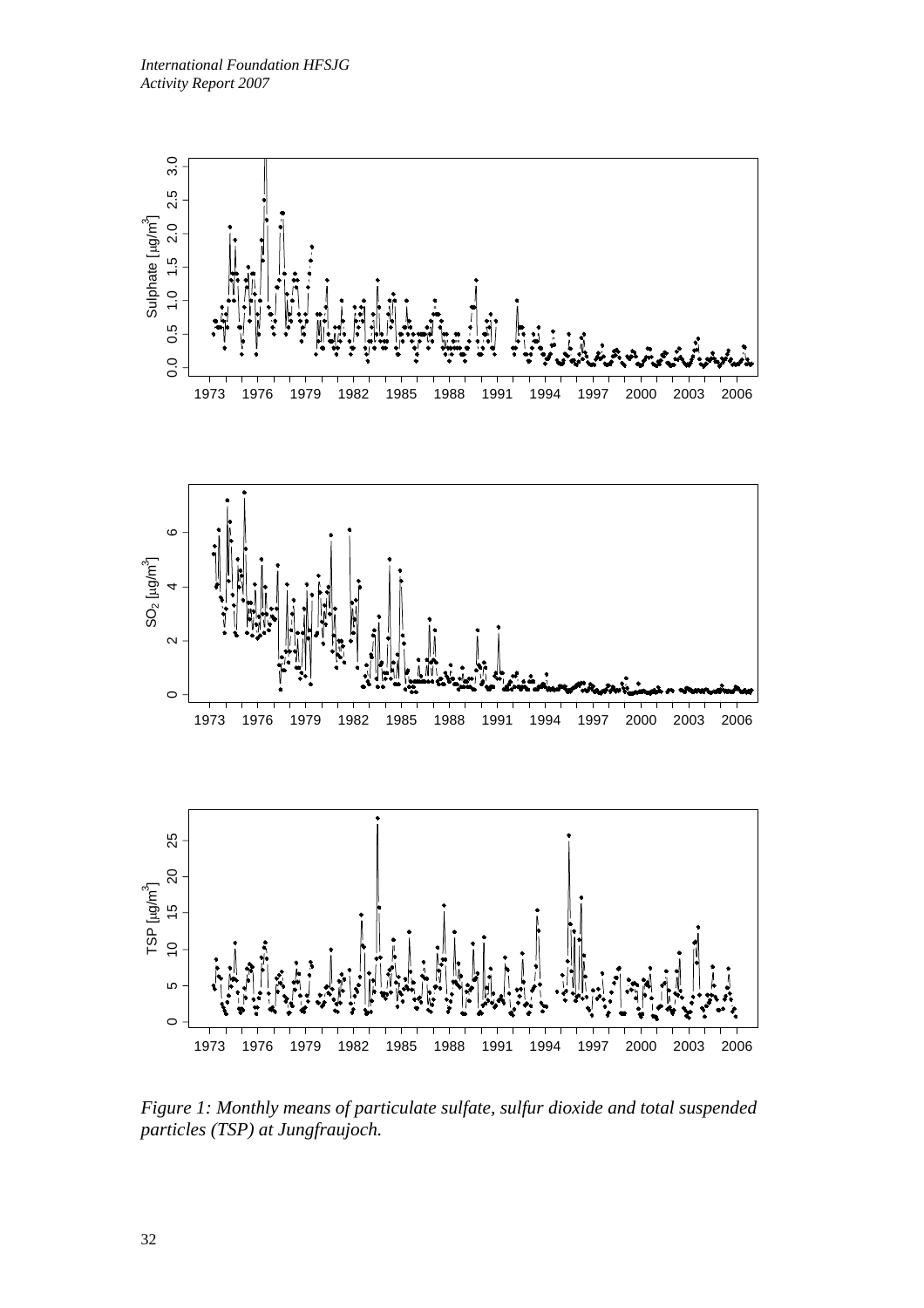frequency of Saharan dust events (SDEs) is very low in winter [3], whereas SDEs can significantly contribute to the TSP level at Jungfraujoch during the warmer seasons. In contrast to  $SO<sub>2</sub>$  and sulfate, TSP concentrations only decreased slightly over the investigated period. Nevertheless, TSP trends are negative for all seasons, although the trends are only significant for average summer and fall values (95% confidence level). This trend analysis indicates continuously decreasing TSP levels of both, the free troposphere as well as the air masses that are transported from the polluted boundary layer to the Jungfraujoch.

- [1] Vestreng V., Myhre G., Fagerli H., Reis S., Tarrason L., 2007. Twenty-five years of continuous sulphur dioxide emission reduction. Atmospheric Chemistry and Physics 7, 3663-3681.
- [2] Marmer E., Langmann B., Fagerli H., Vestreng V., 2007. Direct shortwave radiative forcing of sulfate aerosol over Europe from 1900 to 2000. Journal of Geophysical Research 112, D23S17, doi: 10.1029/2006JD008037.
- [3] Collaud Coen M., Weingartner E., Schaub D., Hueglin C., Corrigan C., Henning S., Schwikowski M., Baltensperger U., 2004. Saharan dust events at the Jungfraujoch: detection by wavelength dependence of the single scattering albedo and first climatology analysis. Atmospheric Chemistry and Physics 4, 2465-2480.

Key words:

Air quality, long-term monitoring

Internet data bases:

http://www.empa.ch/nabel

http://www.umwelt-schweiz.ch/buwal/de/fachgebiete/fg\_luft/luftbelastung/index.html

Collaborating partners/networks:

Bundesamt für Umwelt (BAFU)/ Federal Office for the Environment (FOEN) Global Atmosphere Watch (GAW) Labor für Atmosphärenchemie, Paul Scherrer Institut Meteo Schweiz

Scientific publications and public outreach 2007:

## **Refereed journal articles**

Steinbacher, M., M.K. Vollmer, B. Buchmann, S. Reimann, 2008. An evaluation of the current radiative forcing benefit of the Montreal Protocol at the high-Alpine site Jungfraujoch, *Science of the Total Environment*, *391*, 217-223.

Reimann, S., M.K. Vollmer, D. Folini, M. Steinbacher, M. Hill, B. Buchmann, R. Zander, E. Mahieu, 2008. Observations of Long-Lived Anthropogenic Halocarbons at the High-Alpine site of Jungfraujoch (Switzerland) for Assessment of Trends and European Sources, *Science of the Total Environment*, *391*, 224-231.

Cozic J., B. Verheggen, E. Weingartner, J. Crosier, K. Bower, M. Flynn, H. Coe, S. Henning, M. Steinbacher, M. Collaud Coen, A. Petzold, U. Baltensperger, 2007. Chemical composition of free tropospheric aerosol for PM1 and coarse mode at the high alpine site Jungfraujoch, *Atmospheric Chemistry and Physics Discussions*, *7*, 12145-12184.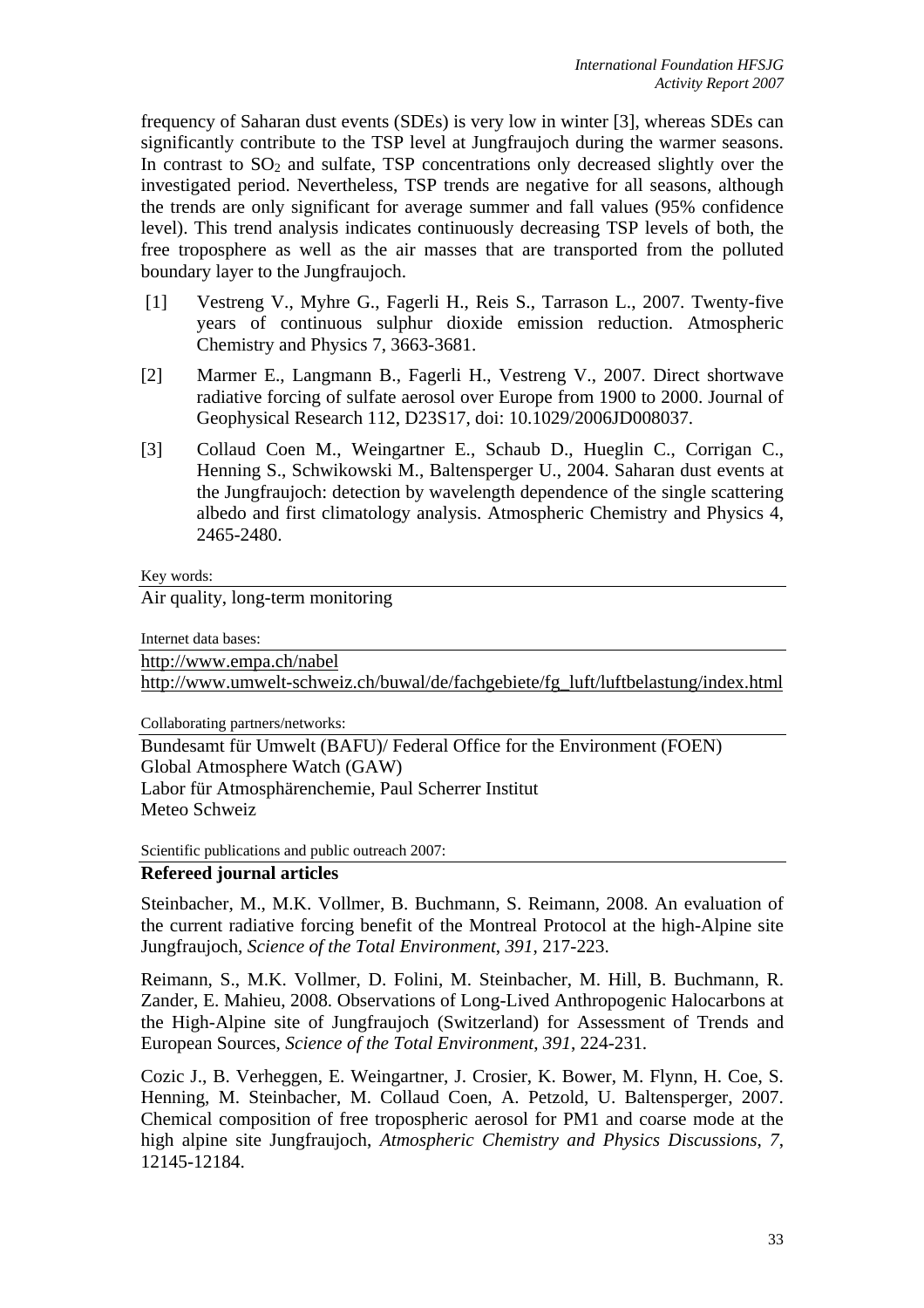Zanis P., A. Ganser, C. Zellweger, S. Henne, M. Steinbacher, J. Staehelin, 2007. Seasonal variability of measured Ozone Production Efficiencies in the lower free troposphere of Central Europe, *Atmospheric Chemistry and Physics*, *7*, 223-236.

## **Conference contributions**

Steinbacher, M., M. K. Vollmer, S. Henne, D. Brunner, B. Buchmann, S. Reimann – Non-CO2 Greenhouse Gas Mixing Ratios at Jungfraujoch, Switzerland; Influence of Air Mass Origin, 14<sup>th</sup> WMO/IAEA Meeting of Experts on Carbon Dioxide, Other Greenhouse Gases, and Related Tracer Measurement Techniques, Helsinki, Finland, September 10 – 13, 2007.

Reimann, S., M. K. Vollmer – On the usage of VOCs for determination of processes in the background atmosphere,  $4<sup>th</sup>$  ACCENT T&TP Barnsdale Expert Meeting, Barnsdale, UK, November 05 – 07, 2007.

Reimann, S., M. K. Vollmer, D. Folini, M. Steinbacher, A. Manning, S. O'Doherty – On the use of continuous atmospheric measurements at background sites for the assessment of regional sources of greenhouse gases in Europe, 8th International Conference on Emissions Monitoring, Duebendorf, Switzerland, September 05 – 07, 2007.

Reimann S., M. K. Vollmer, M. Steinbacher, D. Folini, M. Hill, B. Buchmann – Long-Term Monitoring of Greenhouse Gases at Jungfraujoch, Climate Change Committee Working Group I Meeting, Ispra, Italy, March 08 – 09, 2007.

Folini, D., S. Ubl, P. Kaufmann – Modelling passive tracer transport to the high Alpine site Jungfraujoch,  $6<sup>th</sup>$  International Conference on Urban Air Quality, Cyprus, March 27 – 29, 2007.

Cui J., Siegrist A., Kunz M., Sprenger M., Staehelin J., Steinbacher. M – Stratospheric intrusion and transatlantic transport events at Jungfraujoch in 2005: comparison and validation of FLEXPART and LAGRANTO; 2<sup>nd</sup> ACCENT symposium; Urbino, Italy; July 23 – 27, 2007.

Dils B., Demoulin P., Folini D., Mahieu E., Steinbacher M., Buchmann B., de Maziere M. – Ground-based CO observations at the Jungfraujoch: Comparison between FTIR remote sensing and NDIR In Situ Measurements;  $2<sup>nd</sup>$  ACCENT symposium; Urbino, Italy; July  $23 - 27$ , 2007.

Zanis, P., A. Ganser, C. Zellweger, S. Henne, M. Steinbacher, and J. Staehelin – On the seasonality of ozone production efficiency at Jungfraujoch in the Swiss Alps for undisturbed free tropospheric conditions,  $2<sup>nd</sup>$  ACCENT Symposium, Urbino, Italy, July 23 – 27, 2007.

## **Data books and reports**

BAFU 2007: NABEL Luftbelastung 2006. Messresultate des Nationalen Beobachtungsnetzes für Luftfremdstoffe (NABEL). Umwelt-Zustand Nr. 0726. Bundesamt für Umwelt, Bern. 139 S.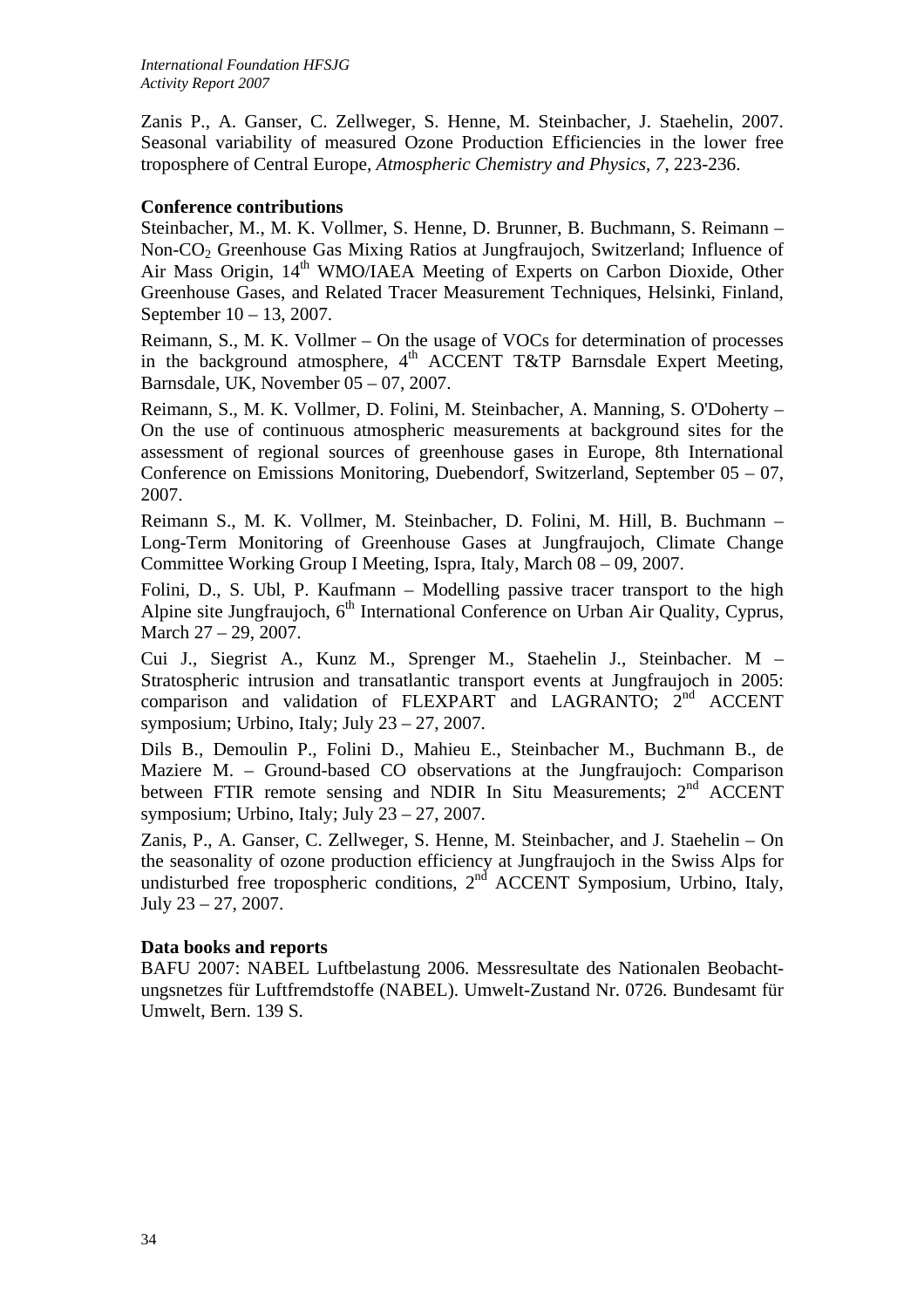Address:

Empa Laboratory for Air Pollution/Environmental Technology Ueberlandstrasse 129 CH-8600 Dübendorf

Contacts

Martin Steinbacher Tel.: +41 1 823 4654 Fax: +41 1 821 6244 e-mail: martin.steinbacher@empa.ch URL: http://www.empa.ch/nabel